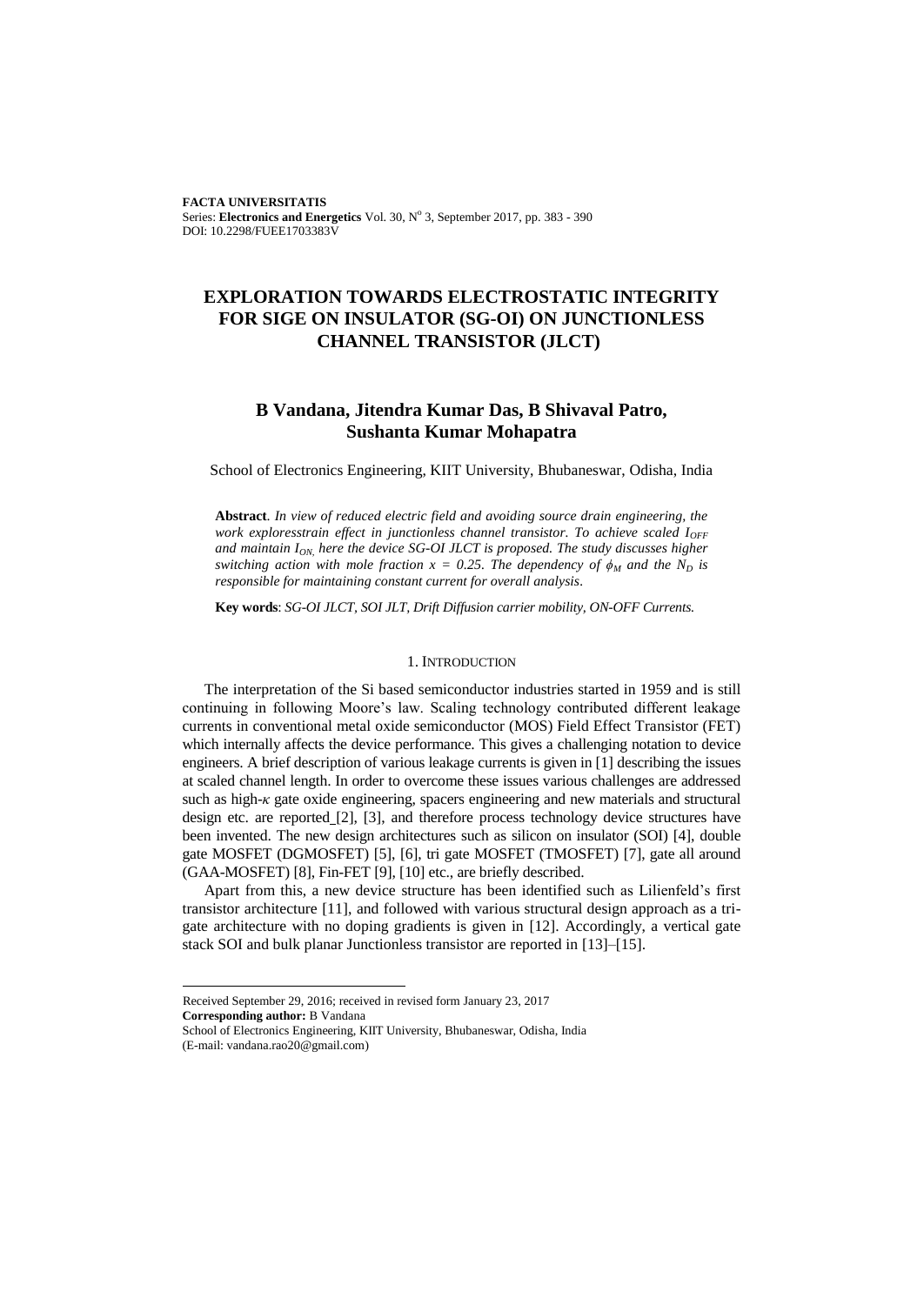Junctionless nanowire (JN) transistor are uniform with heavy doping profile of  $10^{19}$  to  $10^{20}$  cm<sup>-3</sup> with in a Si device layer, the JN is usually a ON resistor which do not require any metallurgical junctions across the channel edges. Depending on the type of transistor  $N^+$  or  $P^+$  is doped along S/D channel regions. This approach is well simplified and fabricated with standard CMOS technology [16], [17]. The physics behind the architecture is given for LG  $<$  20-nm. For N-type MOSFET, due to N+ doping concentration, a high electric field is generated along the vertical direction, which makes the channel fully depleted below VTH with  $VGS = 0$  V, and above VTH field drops to zero. Therefore due to its specific merits JLT along with different structures are preferable for scaling short channel effects.

The paper proposes a SiGe on Insulator (SG-OI) [18]–[21] using junction-less channel Transistor.  $N_D$  is taken as SiGe to evaluate the performance of the device with respect to *I*<sub>OFF</sub>. The parameters listed in Table 1 are used to investigate electrostatic integrity of the device. The obtained results are verified with SOI-JLT and conventional MOSFET. Fig 2 shows that our simulation model is in well agreement with [13].

With the inherent features of the JLT, a  $Si<sub>1-0.25</sub>Ge<sub>0.25</sub>$  mole fraction (x) material is taken along S/D and channel regions with uniformly high *ND*. The conduction mechanism of JLT shows the difference in  $\phi_M$  -  $\phi_S$  (JLT conducts above 5 eV work function) leads to the positive shift in  $V_{TH}$  and bands becomes flat at  $V_{FB}$ , which then takes a path for the conduction at positive  $V_{GS}$ . The channel depletes completely at zero  $V_{GS}$ . At high  $N_D$ mobility degrades perpendicularly to channel and with low electric field enhances mobility.

Along with introduction, section II discusses the device structure and physics behind the device that carried out simulations, and activated models for the simulations. Section III describes the study of electrostatic integrity of SG-OI JLCT. Section IV deals with conclusion and remarks of the proposed device.

#### 2. SILICON GERMANIUM ON INSULATOR JUNCTION-LESS CHANNEL TRANSISTOR (SG-OI JLCT)

The schematic diagram of SG-OI JLCT is shown in Fig.1. The architecture is carried out with no metallurgical junction in lateral direction, hence named JLCT. According to the features and specifications listed in table 1 the device has been designed, and the parameter specifications are taken from [4], [13], [14].



**Fig. 1** Cross sectional view of SG-OI JLCT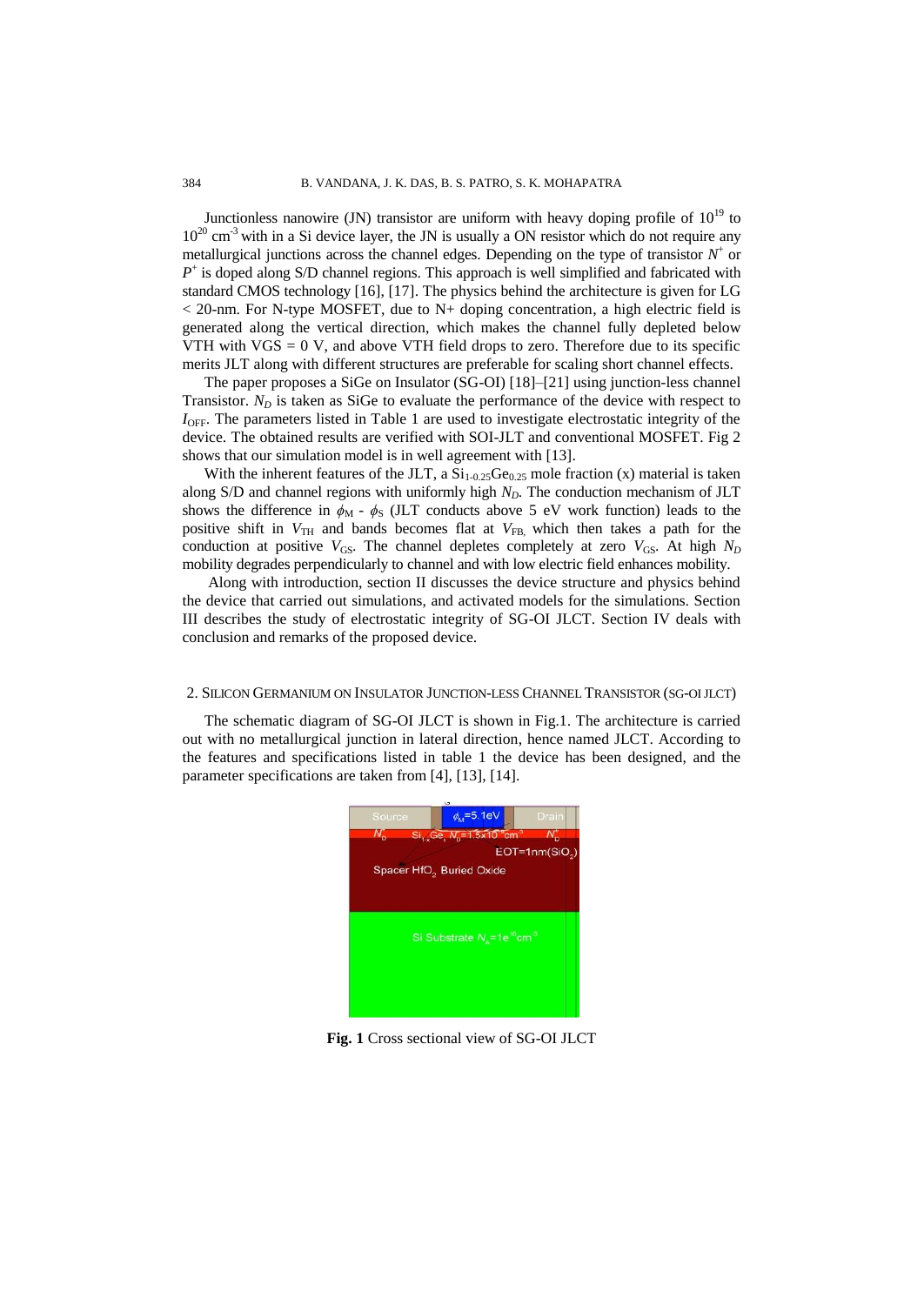Junctionless transistors are the devices with no doping gradients across source channel and drain edges. Usually, the device layer is doped with high doping density. The gate metal is taken at high work function  $\phi_M$  of 5.1 eV. For isolation purpose a SiO<sub>2</sub> is considered. The spacers are provided with high- $\kappa$  HfO<sub>2</sub> [22], [23]. A fully depleted SiGe layer is grown epitaxial on an insulator (FD SG-OI JLCT) forming a conducting path across the device layer. The strain induce effect occur when a SiGe layer is grown epitaxial on a thin silicon substrate. [24], [25] a simple identification of the device performance is represented by considering a relaxed SiGe layer, with the change in the molefraction value. The model used for the simulation is default drift-diffusion carrier transport mobility model. The mobility model is then dependent on the doping concentration with high field saturation carrier densities and transverse field dependence. As SiGe is compound material, a mole fraction dependent effective intrinsic density band gap narrowing model for SiGe is used for the device. The structure assumes to be abrupt and taken at room temperature. In order to solve this, a self-consistent Drift-Diffusion equation is used. Due to its high  $N_D$  across lateral direction and OldSlotboom band gap narrowing model and Schottky-Read-Hall mechanism is accounted. The model calculates the intrinsic carriers for silicon material. It then improves the carrier mobility under high field saturation. The overall simulations are carried out using Sentaurus TCAD 2D Simulator [26], [27].



**Fig. 2** Comparison of  $I_{D,\text{LIN}}$  with respect to  $V_{GS}$  plot for SG-OI JLCT at  $V_{DS} = 1$  V and [13] with simulation  $L_G = 20$ -nm,  $\phi_M = 5.1$  eV,  $N_D = 1.5e19$  cm<sup>-3</sup>

| Parameters                           | <b>SG-OI JLCT</b>              | <b>Conventional MOSFET</b> |
|--------------------------------------|--------------------------------|----------------------------|
| SiGe layer $(T_{Si})$ for SG-OI JLCT | $5-nm$                         | $5-nm$                     |
| Donor doping $(N_D)$                 | $1.5x10^{19}$ cm <sup>-3</sup> | $10^{18}$ cm <sup>-3</sup> |
| EOT of gate dielectric $(T_{OX})$    | $1-nm$                         | $1-nm$                     |
| Gate work Function $(\phi_M)$        | $5.1 \text{ eV}$               | $4.6 \text{ eV}$           |
| Well doping $(N_A)$                  | $5x10^{18}$ cm <sup>-3</sup>   | $10^{15}$ cm <sup>-3</sup> |
| Drain Supply Voltage $(V_{DD})$      | 0.05 V, 1 V                    | 0.05 V, 1 V                |
| Channel length $(L_G)$               | $20-nm$                        | $20-nm$                    |

**Table 1** Parameter required for simulation [28][], [13].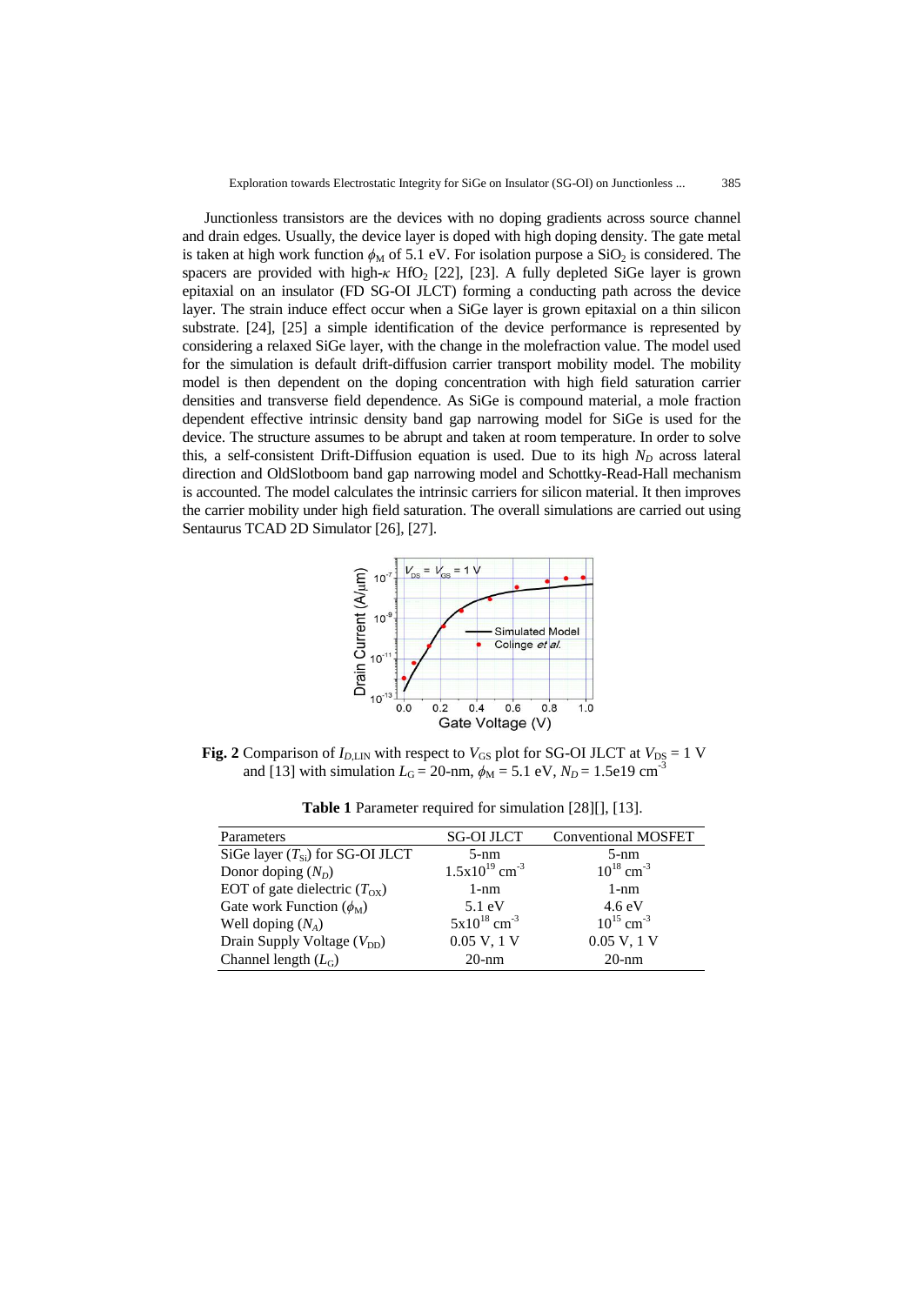#### 3. RESULTS AND DISCUSSIONS

The section deals with the results and discussions that carryout for the simulations with the parameter values of  $V_{DS} = 0.05$  V for  $I_{D,LIN}$  and  $V_{DS} = 1$  V for  $I_{D,SAT}$  with  $V_{GS} = 1$  V. Basically the paper deals with the electrostatic integrity (EI) parameter which usually has short channel effects and DIBL given in equation 2 and 3. This induces a qualitative control on the channel through the gate. In short channel devices the channel is predominated by gate with affecting electric field lines from source to drain. As the approach is fully depleted, SG-OI EI is shown in equation 1, most of the electric field lines propagate through box to channel which can reduce SCE. Further this has an inconvenience of increasing junction capacitance and body effect [30]. Firstly from Fig. 4 our model is well suitable for reducing  $I_{\text{OFF}}$  at 10<sup>-13</sup> (A) and  $I_{\text{ON}}$  is maintained 10<sup>-06</sup> (A) which is then compared with [13]. A comparative analysis is shown for conventional MOSFET, SOI JLT and a SG-OI JLCT. The main intention behind the analysis is to scale  $I_{\text{OFF}}$ , the challenges for scaling  $I_{\text{OFF}}$  is [28], (1) having a thin channel region, (2) considering High *κ* spacers, which improves the *I*<sub>OFF</sub> and (3) temperature doping dependent channel is considered.

$$
EI = \left[1 + \frac{t_{Si}^2}{L_{el}^2}\right] \frac{t_{ox}}{L_{el}} \frac{t_{Si} + \lambda t_{BOX}}{L_{el}}
$$
(1)

$$
DIBL = 0.80 \frac{\varepsilon_{Si}}{\varepsilon_{ox}} EIV_{DS}
$$
 (2)

$$
SCE = 0.64 \frac{\varepsilon_{si}}{\varepsilon_{ox}} EIV_{bi}
$$
 (3)



Fig. 3 Comparative Analysis of  $I_{D, \text{LIN}}$  with respect to  $V_{GS}$  is shown for SOI JLCT and SG-OI JLCT. With  $\phi_M = 5.1 \text{ eV}$ ,  $N_D = 1.5 \text{ eV}$  cm<sup>-3</sup> and  $L_G = 20$ -nm

Fig. 3 Comparison of  $I_{D, \text{LIN}}$  with respect to  $V_{GS}$  is shown for SOI JLCT and SG-OI JLCT.  $I_{ON}$  is improved in case of SG-OI JLCT and  $I_{OFF}$  shows better improvement in SOI JLCT. This shows that at  $x = 0.25$  the values are similar to those given in [13]. As the SiGe is a compound material, there is possibility of a varying band gap from 0.6 to 1.1 eV. This variation of bandgap is obtained due to tuning the mole fraction value ( $x = 0.25$ ,  $x = 0.5$ , and  $x = 0.75$ ). The composition of Si is high in content; therefore the device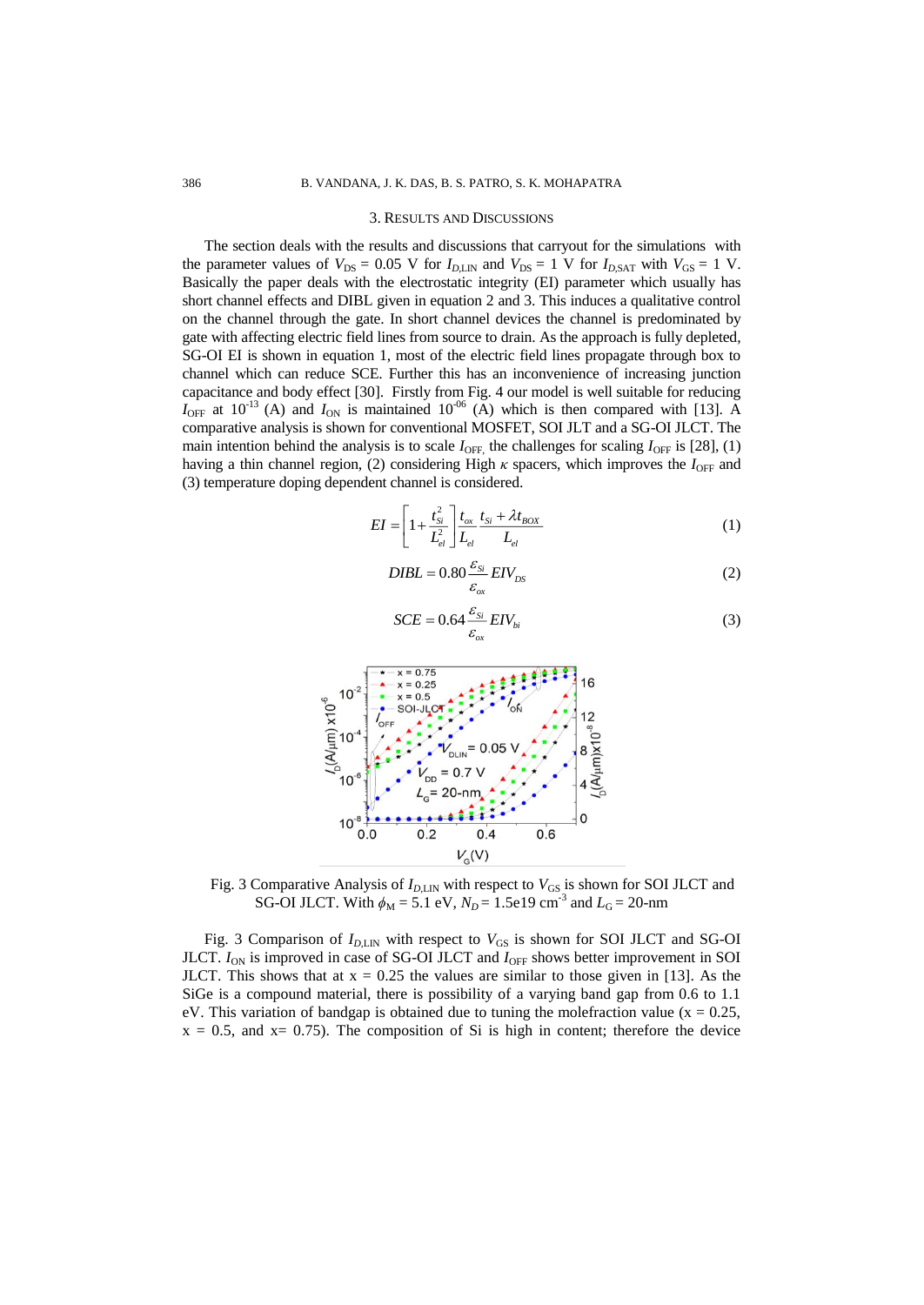acquires the Si material characteristics though the channel is maintained to be SiGe material. However, the band gap value of Si is 1.1 eV, but for SiGe at  $x = 0.25$  the bandgap value is almost near to 1.1 eV. If the mole fraction  $x = 0.75$  the bandgap value is near to 0.6 eV, hence the channel acts according to the Ge material properties shown in Fig. 4. [31] Provide Ge MOSFET advancement in electrical performance which represents the switching activity and the mobility enhancement to that of an Si MOSFET [32]. Fig. 5 shows the DIBL as a function of  $I_{ON}$  is represented for both SG-OI JLCT and SOI JLCT. At  $x = 0.25$ *I*<sub>ON</sub> is improved in case of SG-OI JLCT but DIBL remain equal for both the devices and at x  $= 0.75$   $I_{ON}$  found to be less and DIBL is very high which is not considerable. In order to improve  $I_{ON}$  and DIBL for  $x = 0.75$  a proper tuning of ND and work-function is suggested.



**Fig. 4**Energy with respect to Distance "X" along the channel for SG-OI JLCT is shown. For  $Si_{1-x}Ge_x$  channel (x = 0.25, 0.5, 0.75),  $V_{DSAT} = 0.7$  V and  $T_{Si} = 5$  nm is given.



**Fig. 5** DIBL with respect to *I*ON for both SG-OI JLCT and SOI JLCT is shown. *V*D,LIN = 0.05 V, *V*D,SATm = 1 V and x = 0.25, 5, 0.75

Fig 6 investigates the impact of  $\phi_M$  on  $I_{ON}$  and  $I_{OFF}$ , as JLT works  $\phi_M > 5$  eV the performance of the device is shown accordingly. It is clear that at  $\phi_M > 5.2$  eV  $I_{ON}$  and  $I_{OFF}$ start degrading. Though the device takes the Si material properties, the concentration of the Ge at SiGe channel will affect the electric field at low  $V_{\text{TH}}$ . Hence results in  $I_{\text{OFF}}$ improvement. [14] JLT as Si channel has  $\phi_M = 5.5$  eV. In the proposed work, Fig. 3 compares  $I_{D, \text{LIN}}$  function of  $V_{\text{GS}}$  plotted with x = 0.25 for SG-OI JLCT. As the value of x increases a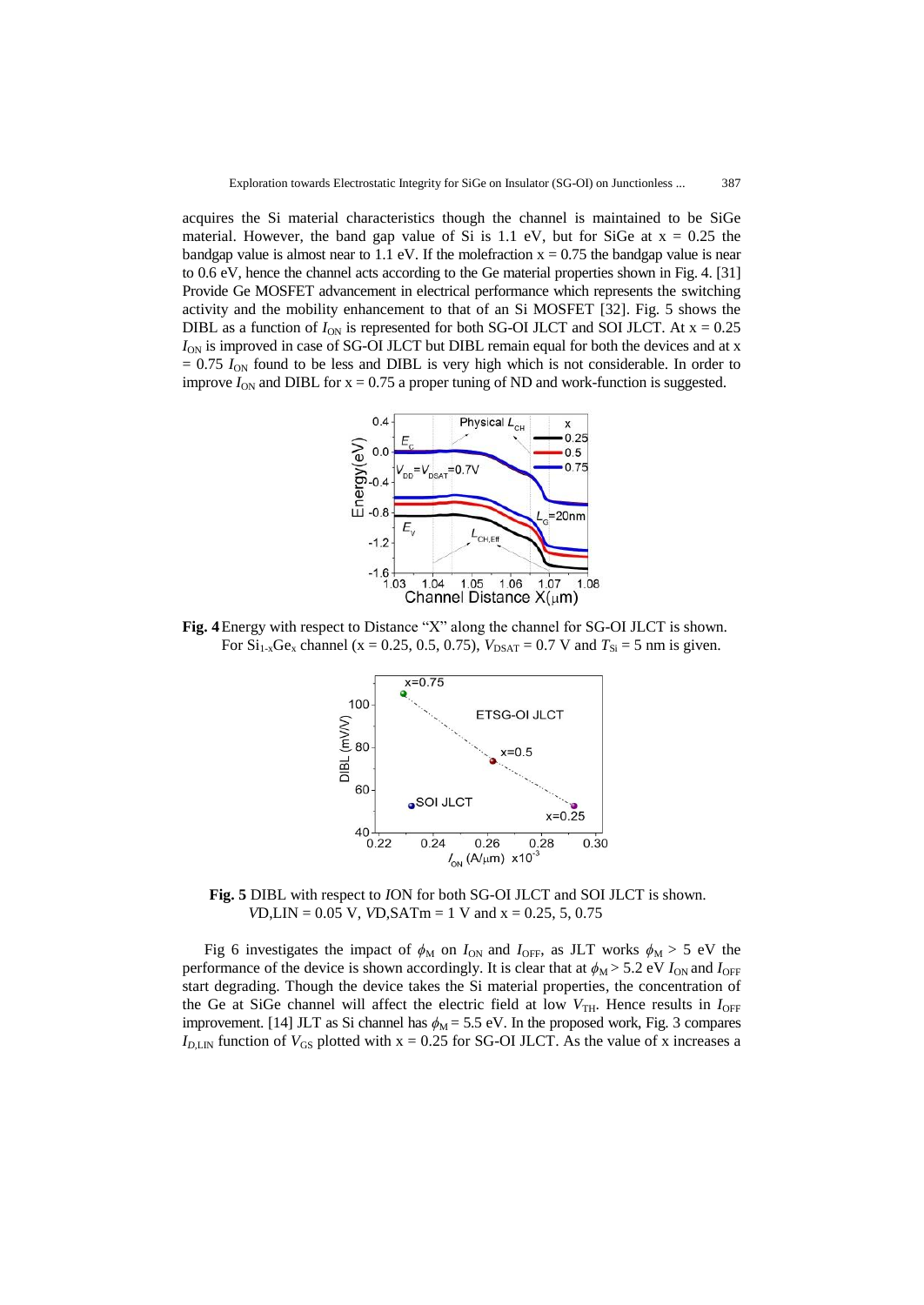drastic degradation of device performance takes place, as shown in Fig. 7 with respect to *I*<sub>ON</sub>/*I*<sub>OFF</sub> ratio.



**Fig. 6** Impact of metal work function  $\phi_M$  on  $I_{ON}$  and  $I_{OFF}$  of the SG-OI JLCT with  $x = 0.25$ ,  $N_D = 1.5e19$  cm<sup>-3</sup>, EOT = 1-nm with  $L_G = 20$ -nm



**Fig. 7**  $I_{ON}/I_{OFF}$  of the SG-OI JLCT with different x composition (x = 0.25, 0.5, 0.75),  $\phi_{\rm M}$  = 5.1 eV,  $N_{\rm D}$  = 1.5e19 cm<sup>-3</sup>, EOT = 1-nm with  $L_{\rm G}$  = 20-nm

## 4. CONCLUSION

The paper investigates an improvement in  $I_{\text{OFF}}$  current and maintaining  $I_{\text{ON}}$  at  $10^{-6}$ Amp's. A conduction mechanism of SG-OI JLCT with the concept of relaxed SiGe on insulator is explained. The  $I_{D,LM}$  and  $I_{D,SAT}$  values at  $x = 0.25$ ,  $\phi_M = 5.1$ eV is considered to estimate the  $I_{\text{OFF}}$ . Therefore from the above results SG-OI JLCT performs better at x = 0.25 by activating the drift-diffusion carrier mobility and SRH mechanism for high field saturation mobility model using sentaurus TCAD 2D simulator. And study towards electrostatic integrity can then be evaluated.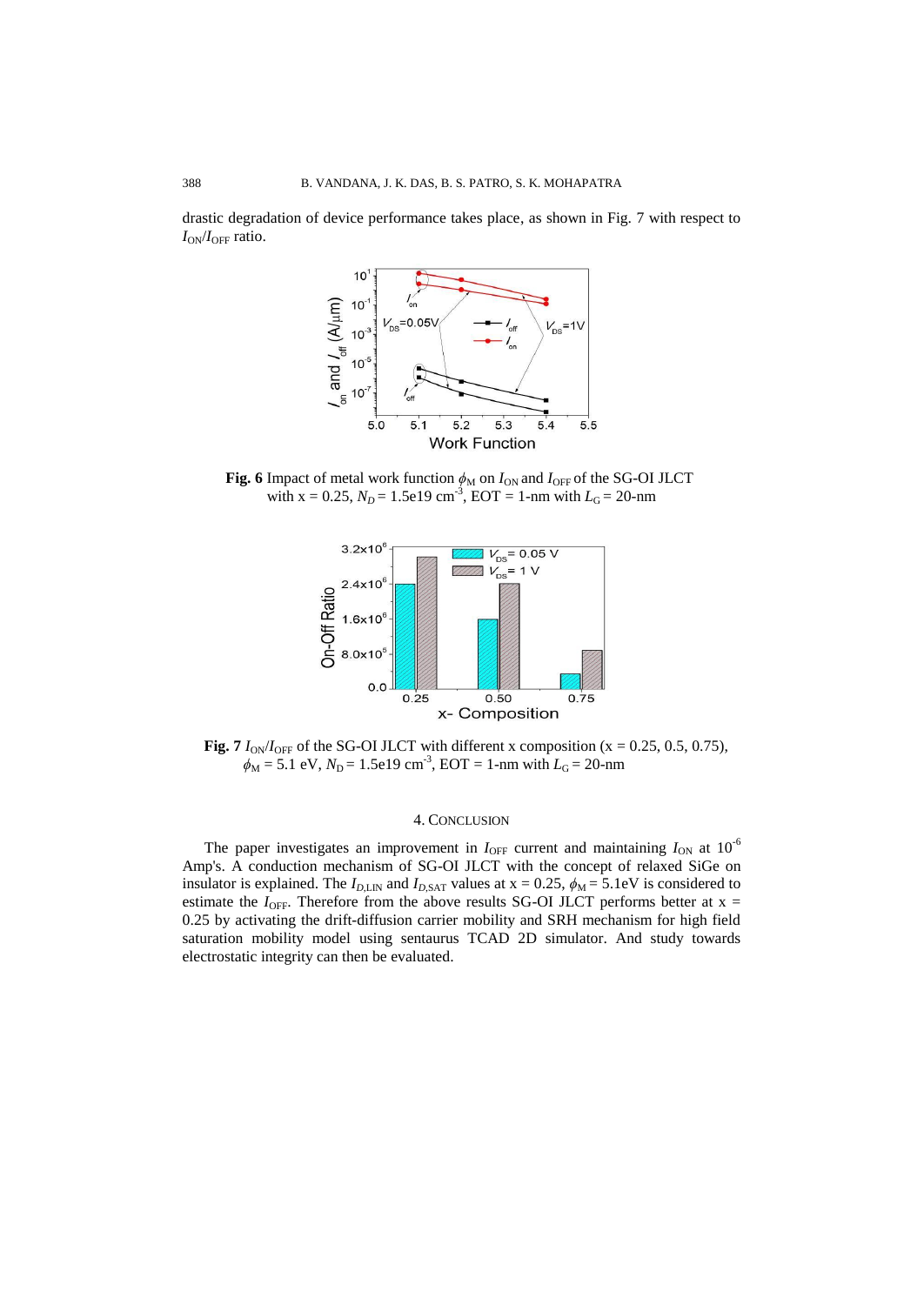#### **REFERENCES**

- [1] K. Roy, S. Mukhopadhyay, and H. Mahmoodi-Meimand, "Leakage current mechanisms and leakage reduction techniques in deep-submicrometer CMOS circuits," *Proc. IEEE*, vol. 91, no. 2, pp. 305–327, 2003.
- [2] M. T. Bohr, R. S. Chau, T. Ghani, and K. Mistry, "THE HIGH-k SOLUTION: Microprocessors entering production this year are the result of the biggest transistor redesign in 40 years," *IEEE Spectr.*, vol. 44, no. 10, pp. 23–29, 2007.
- [3] S. Das and S. Kundu, "Simulation to Study the Effect of Oxide Thickness and High-Dielectric on Drain-Induced Barrier Lowering in N-type MOSFET," *IEEE Trans. Nanotechnol.*, vol. 12, no. 6, pp. 945–947, 2013.
- [4] J.-P. Colinge, "Soi Materials," in *Silicon-on-Insulator Technology: Materials to VLSI*, Springer, 1997, pp. 7–65.
- [5] F. Balestra, S. Cristoloveanu, M. Benachir, J. Brini, and T. Elewa, "Double-gate silicon-on-insulator transistor with volume inversion: A new device with greatly enhanced performance," *IEEE Electron Device Lett.*, vol. 8, no. 9, pp. 410–412, 1987.
- [6] S. K. Mohapatra, K. P. Pradhan, and P. K. Sahu, "Some Device Design Considerations to Enhance the Performance of DG-MOSFETs," *Trans. Electr. Electron. Mater.*, vol. 14, no. 6, pp. 291–294, 2013.
- [7] M. G. C. de Andrade, J. A. Martino, M. Aoulaiche, N. Collaert, E. Simoen, and C. Claeys, "Behavior of triple-gate Bulk FinFETs with and without DTMOS operation," *Solid. State. Electron.*, vol. 71, pp. 63– 68, 2012.
- [8] J.-P. Colinge, M. H. Gao, A. Romano-Rodriguez, H. Maes, and C. Claeys, "Silicon-on-insulator'gate-allaround device'," In Technical Digest. of the International Electron Devices Meeting, 1990. IEDM'90., 1990, pp. 595–598.
- [9] B. Ho, X. Sun, C. Shin, and T.-J. K. Liu, "Design optimization of multigate bulk MOSFETs," *IEEE Trans. Electron Devices*, vol. 60, no. 1, pp. 28–33, 2013.
- [10] E. A. Cartier, B. J. Greene, D. Guo, G. Wang, Y. Wang, and K. K. H. Wong, "FinFET structure and method to adjust threshold voltage in a FinFET structure." Google Patents, 2015.
- [11] J. E. Lilienfeld, "Method and apparatus for controlling electric currents," 1925.
- [12] J.-P. Colinge, I. Ferain, A. Kranti, C.-W. Lee, N. D. Akhavan, P. Razavi, R. Yan, and R. Yu, "Junctionless nanowire transistor: complementary metal-oxide-semiconductor without junctions," *Sci. Adv. Mater.*, vol. 3, no. 3, pp. 477–482, 2011.
- [13] J.-P. Colinge, C.-W. Lee, A. Afzalian, N. D. Akhavan, R. Yan, I. Ferain, P. Razavi, B. O'Neill, A. Blake, M. White, A.-M. Kelleher, B. McCarthy, and R. Murphy, "Nanowire transistors without junctions," *Nat. Nanotechnol.*, vol. 5, no. 3, pp. 225–229, 2010.
- [14] A. Kranti, R. Yan, C. W. Lee, I. Ferain, R. Yu, N. D. Akhavan, P. Razavi, and J. P. Colinge, "Junctionless nanowire transistor (JNT): Properties and design guidelines," in *Proc. of the ESSDERC*, 2010, pp. 357–360.
- [15] S. Gundapaneni, S. Ganguly, and A. Kottantharayil, "Bulk planar junctionless transistor (BPJLT): An attractive device alternative for scaling," *IEEE Electron device Lett.*, vol. 32, no. 3, pp. 261–263, 2011.
- [16] C.-W. Lee, I. Ferain, A. Afzalian, R. Yan, N. D. Akhavan, P. Razavi, and J.-P. Colinge, "Performance estimation of junctionless multigate transistors," *Solid. State. Electron.*, vol. 54, no. 2, pp. 97–103, 2010.
- [17] C.-W. Lee, A. Afzalian, N. D. Akhavan, R. Yan, I. Ferain, and J.-P. Colinge, "Junctionless multigate field-effect transistor," *Appl. Phys. Lett.*, vol. 94, no. 5, p. 53511, 2009.
- [18] T. Irisawa, T. Numata, E. Toyoda, N. Hirashita, T. Tezuka, N. Sugiyama, and S. Takagi, "Physical understanding of strain-induced modulation of gate oxide reliability in MOSFETs," *IEEE Trans. Electron Devices*, vol. 55, no. 11, pp. 3159–3166, 2008.
- [19] M. A. Hopcroft, W. D. Nix, and T. W. Kenny, "What is the Young's Modulus of Silicon?," *J. Microelectromechanical Syst.*, vol. 19, no. 2, pp. 229–238, 2010.
- [20] K. P. Pradhan, P. K. Sahu, D. Singh, L. Artola, and S. K. Mohapatra, "Reliability analysis of charge plasma based double material gate oxide (DMGO) SiGe-on-insulator (SGOI) MOSFET," *Superlattices Microstruct.*, vol. 85, pp. 149–155, 2015.
- [21] C. K. Maiti and G. A. Armstrong, *Applications of silicon-germanium heterostructure devices*. CRC Press, 2001.
- [22] W. J. Zhu, T. Tamagawa, M. Gibson, T. Furukawa, and T. P. Ma, "Effect of Al inclusion in HfO 2 on the physical and electrical properties of the dielectrics," *IEEE Electron Device Lett.*, vol. 23, no. 11, pp. 649–651, 2002.